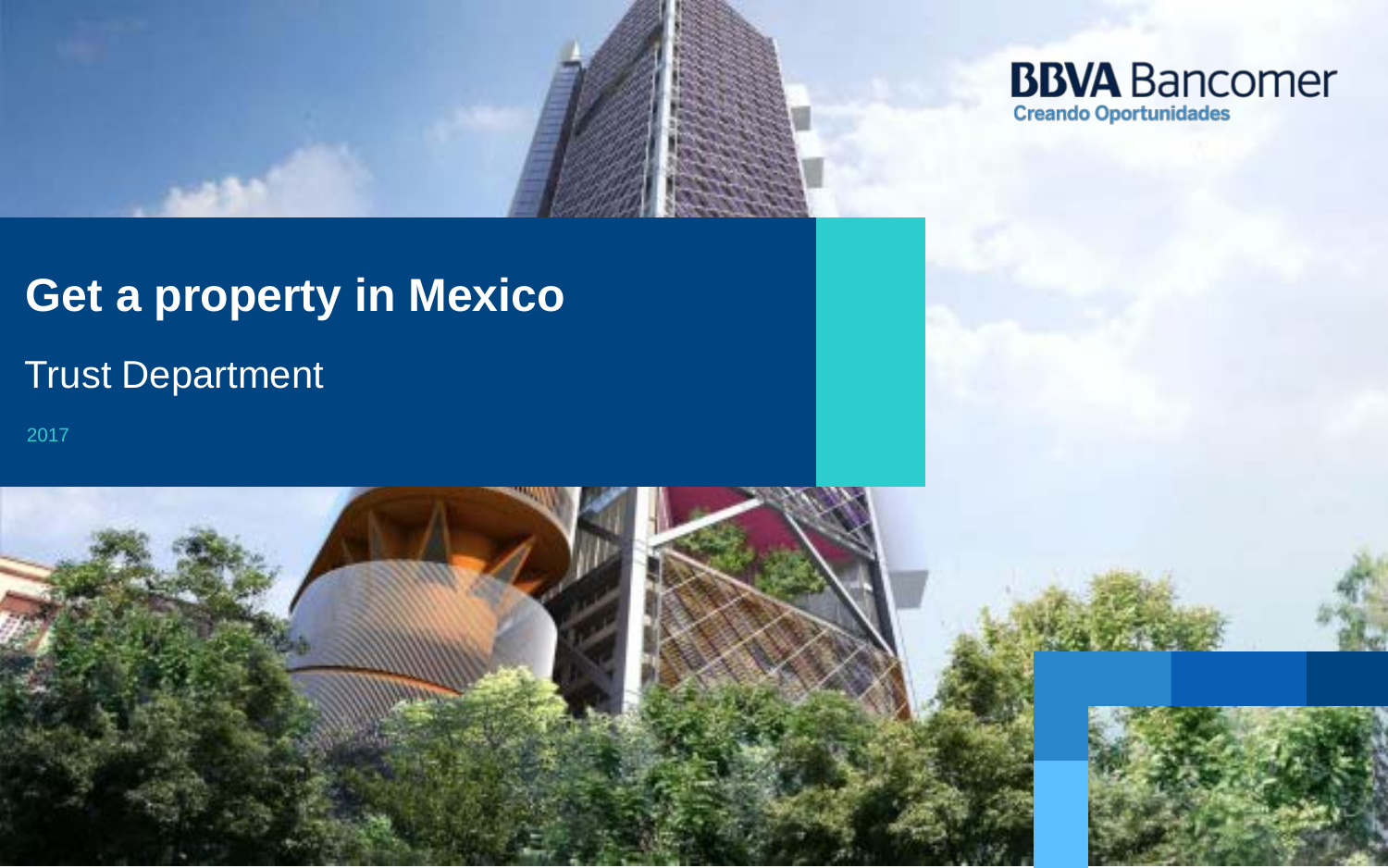

Mexico's Constitution establishes restrictions for non-mexicans **of direct ownership of property** in the so-called "Restricted Area" (national territory belt of 100 km along the borders and 50 km along the coast), only it´s allowed the use of properties throught **a Bank Trust.**

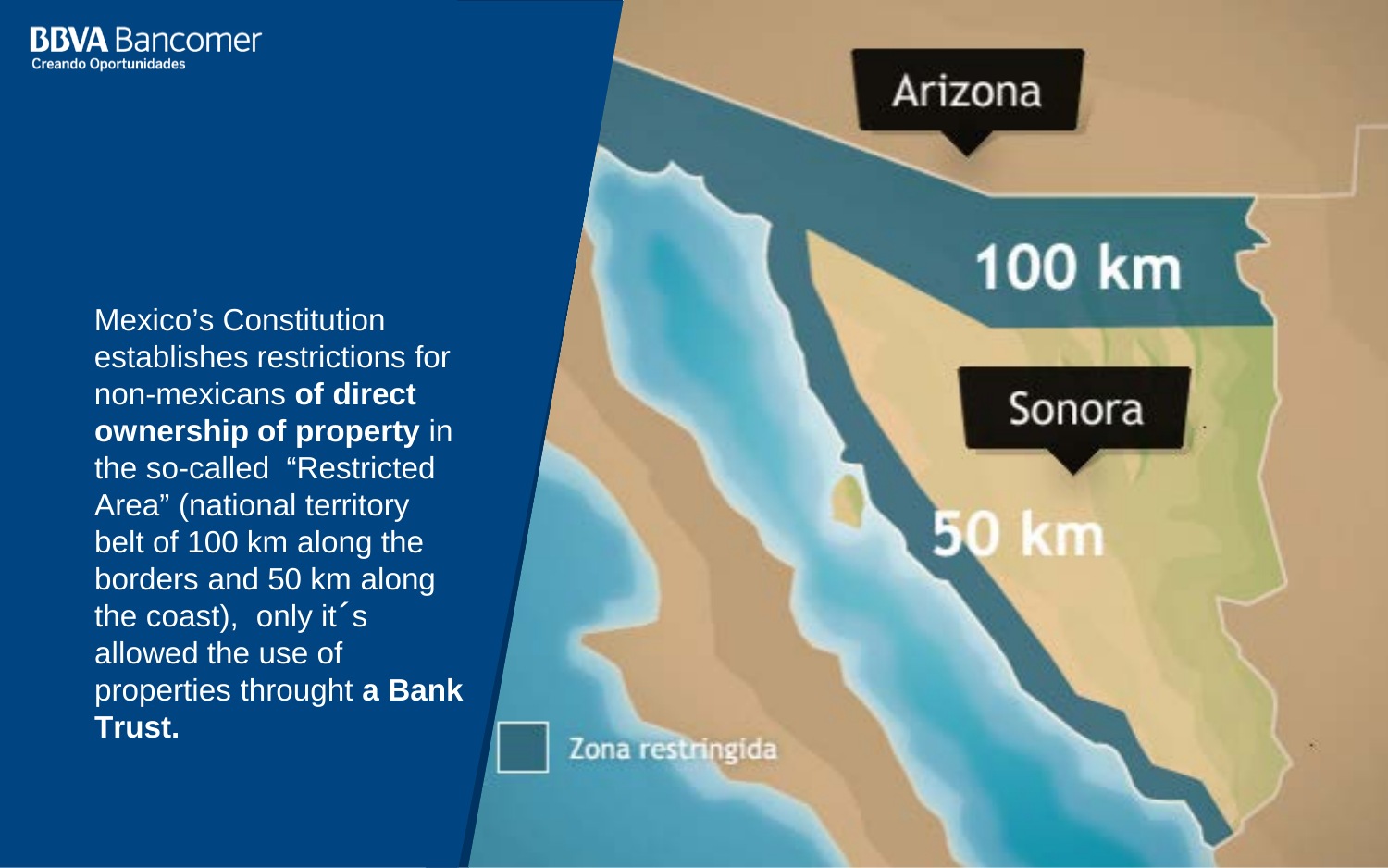

**Creando Oportunidades** 

**BBVA** Bancomer

### What is a Bank Trust?

Contract that allows foreigners to **acquire indirect tittle** of a property located in the "restricted area". The property is held , in the name of the trust, but the beneficiary has all the rights and obligations of an owner.

#### Main benefits:

- Execution of testamentary purposes
- Grant morgage
- **Legal security**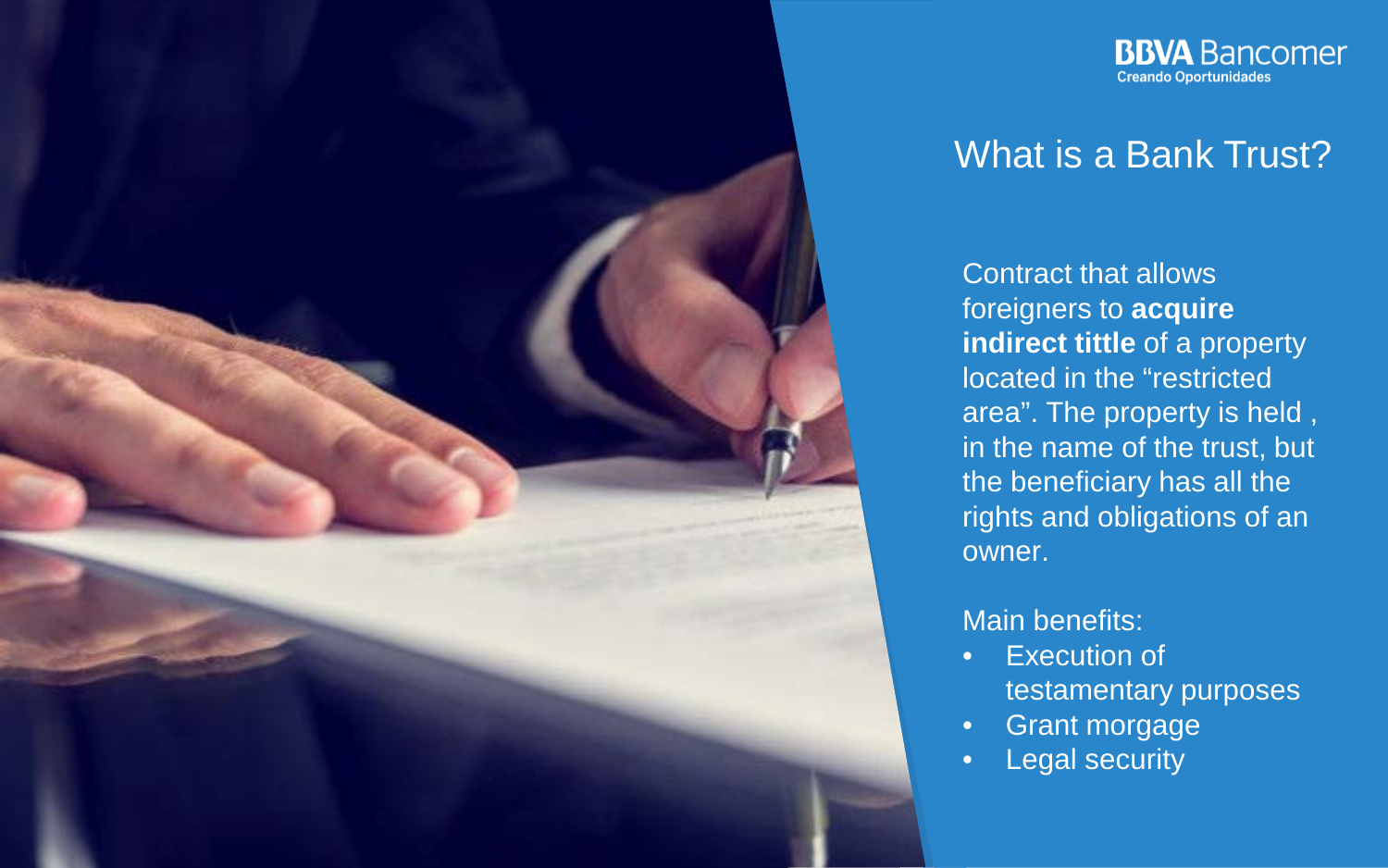

### How does it work?

*Who is involved:*

- 1. Seller of the property (Settlor)
- 2. BBVA Bancomer (Trustee)
- 3. Foreign Buyer (Beneficiary)
- 4. Substitute beneficiaries

#### Elements of the process



*\*Ministry of Foreign Affairs \*\*National Registry of Foreign Investment*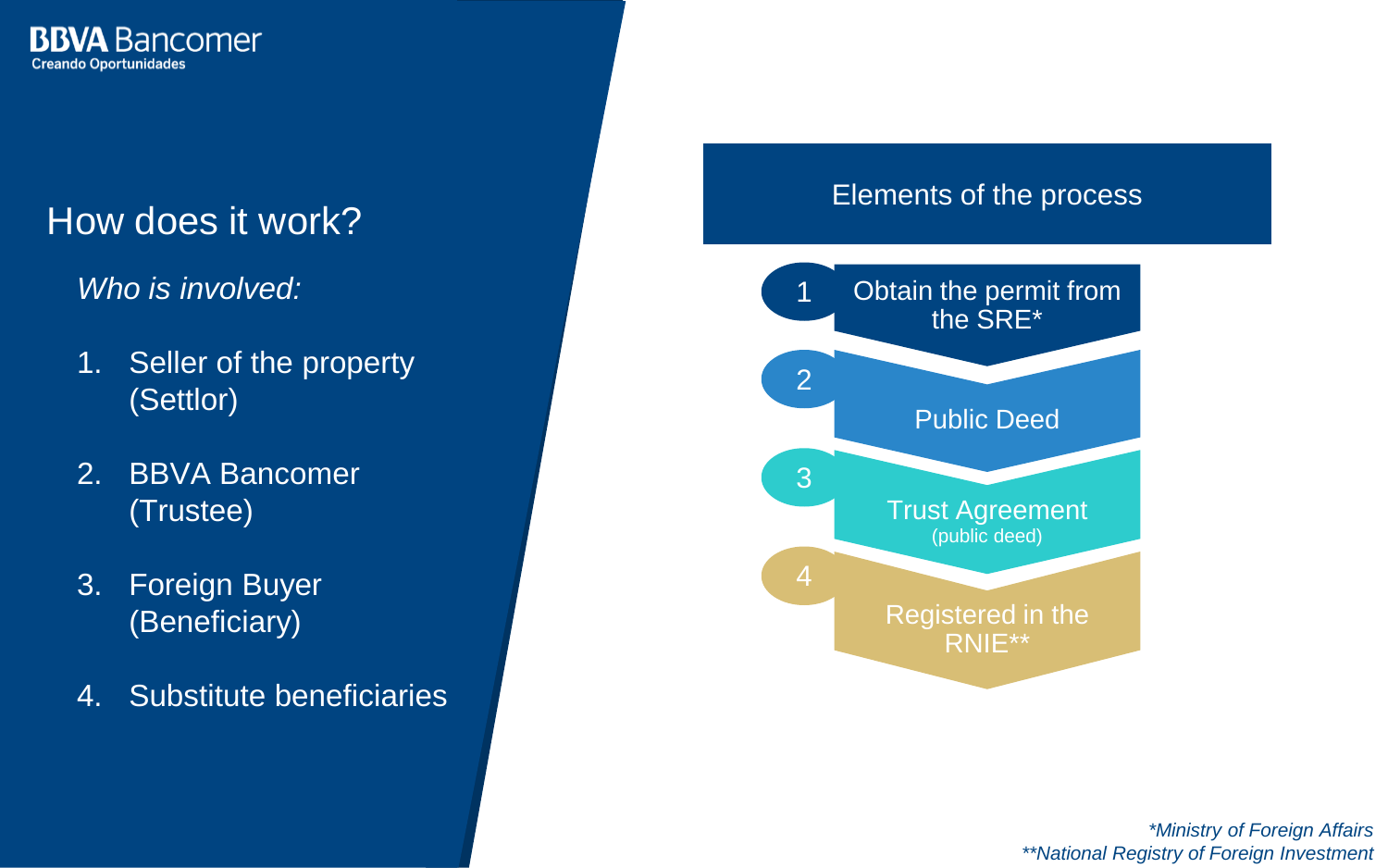

### Target Market

- Non-mexicans **citizens**
- Only private residential properties (houses and/or apartments)

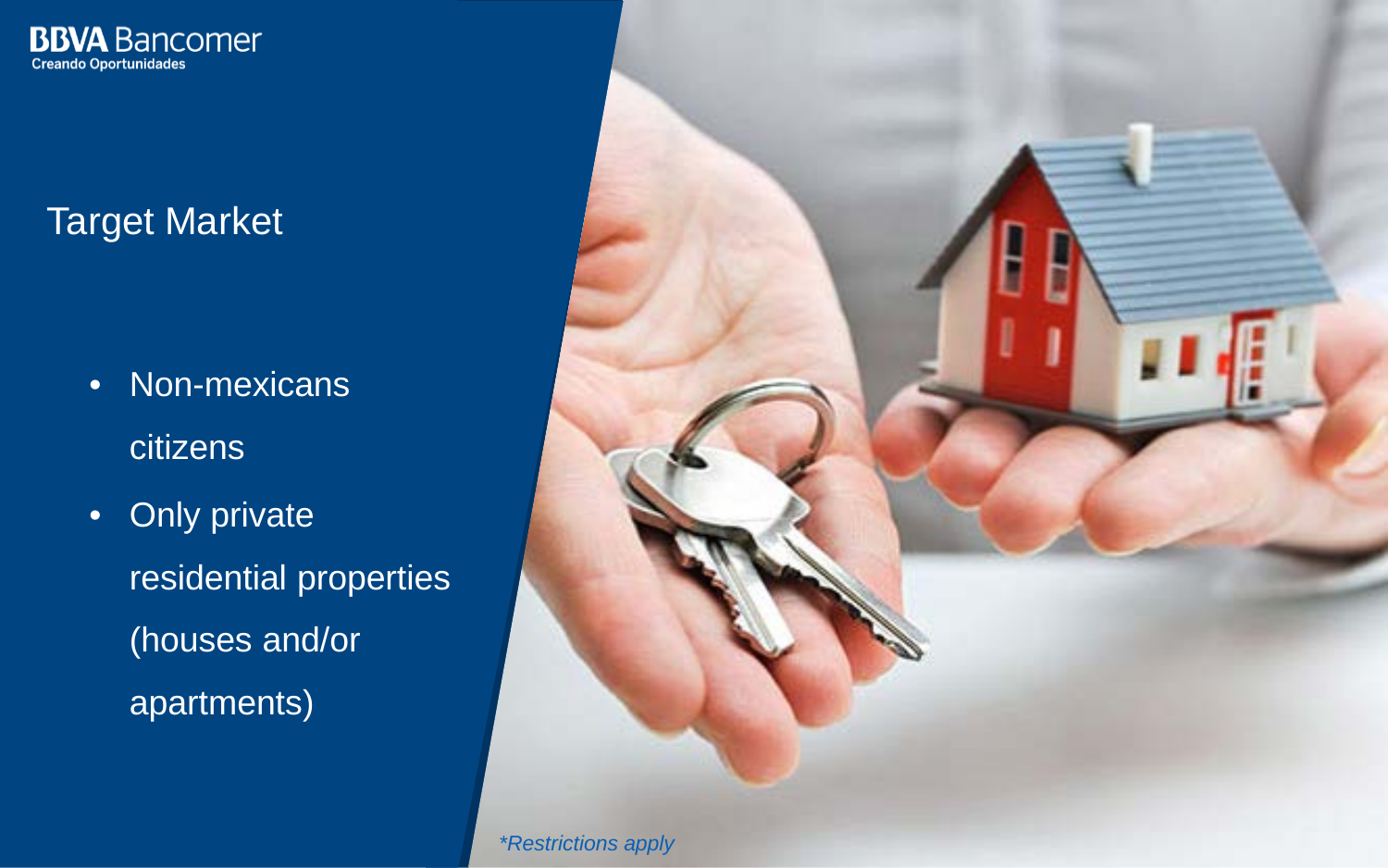**BBVA** Bancomer **Creando Oportunidades** 

### **Rates** (usd)

| <b>Area</b>                         | <b>Initial Fee</b>     | <b>Anual Fee</b>       |
|-------------------------------------|------------------------|------------------------|
| Sonora,<br><b>Baja</b><br>Californi | \$580.0<br><b>DLLS</b> | \$580.0<br><b>DLLS</b> |

### Legal expenses

• *\$18,736 pesos* permit from the



#### Taxes and notary fees are not included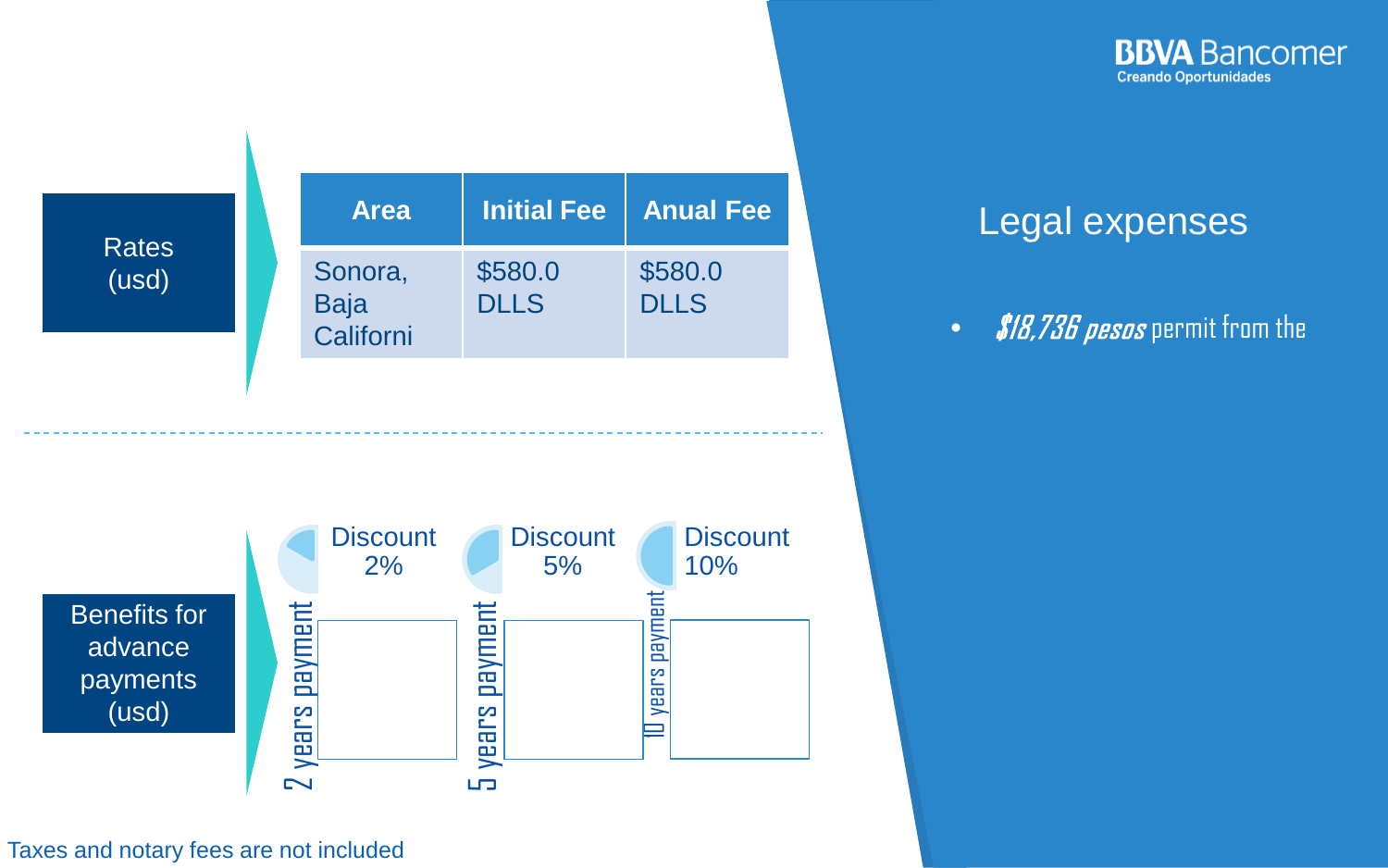**Requirements** 

1. Settlor (legal or natural person)

#### 1.- From the settlor (Seller)

#### *Legal Person*

Copies

- Corporate Charter or Articles of incorporation with stamps of the RPPC (Public Commerce)
- Amendments to Corporate Charter or Articles of Incorporation with stamps of
- Power of attorney including acts of domain for the legal representative with
- ID (Passport or INE) of the shareholders and legal representative
- Tax ID Number (RFC)
- Proof of residency, not older tan three months from issuance date such as electricity bills
- Identification, proof of residency, CURP and RFC of the shareholders that have participation.
- In addition, the following information of the Company and the legal
	- o Phone
	- o And e-mail

#### □ Natural Person

**Copies** 

- ID (Passport or INE)
- Proof of residency not older tan three months from issuance date such as telephone, water, gas or electricity bills
- RFC and CURP
- Birth Certificate
- Marriage certificate (if any)
- If the settlor was acquired being married under the marital partnership, the same information of the spouse is required.
- Phone
- e-mail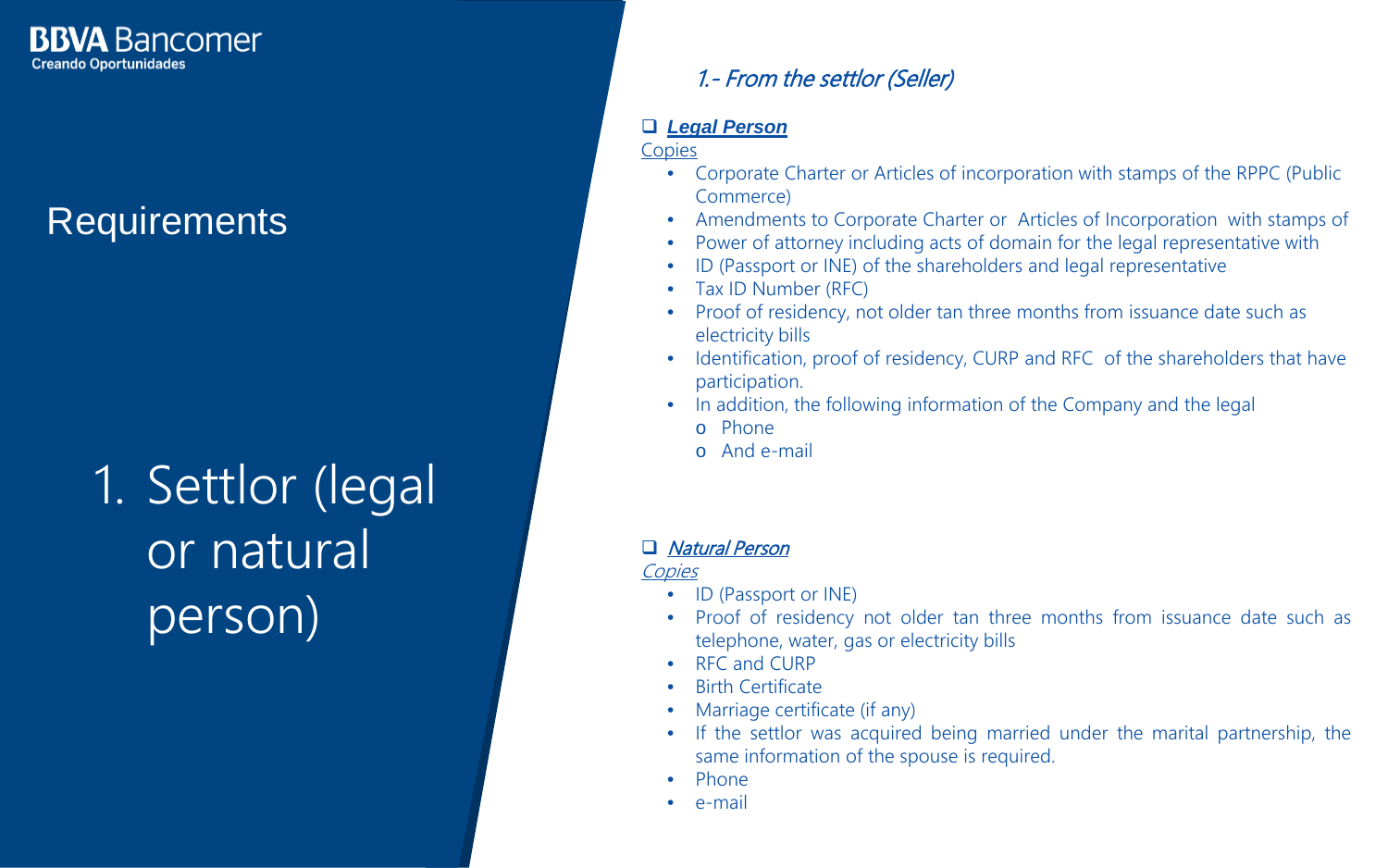#### 2.- From the Beneficiary (Buyer)

Only apllies to natural persons

#### **Copies**

- Valid Passport (clear and legible)
- Any document for legal residence in Mexico (if any)
- Proof of residence in their country of origin, equivalent to those that are accepted
- RFC and CURP (if any)
- Tax identification number or Social Security Number
- Filling out the form "Trust Application"
- Checking account number and client Bancomer number (if any)

#### 3.- From the substitute beneficiaries, in the event of the Holder's death:

#### **Copies**

- Valid ID, in case of non-mexicans must be the passport
- RFC and CURP, Tax ID Number or Social Security Number of the country of origin.
- Proof of residence in their country of origin, equivalent to those that are accepted in Mexico
- Any document for legal residence in Mexico (if any)
- The designation of their substitutes in case of death (Details in the form "Trust Application")

#### 4.- From Legal Attorney (if any)

#### **Copies**

- Power of attorney, if applies it must be legalized or an "Apostille" and translation into spanish.
- Valid ID and Passport (only foreigners).
- Proof or residency.
- RFC and CURP.
- Non-mexicans, any document for legal residence in Mexico

#### 5.- From the Property

#### **Copies**

- Property title registered in the Public Registry of Property (RPPC)
- Condo regime deed (if any)
- Mortgage certificate
- Last paid receipt of property tax

#### **BBVA** Bancomer **Creando Oportunidades**

### **Requirements**

2. Non-mexican buyer

3. Substitute **beneficiaries** 

4. Attorney (if any) 5. Property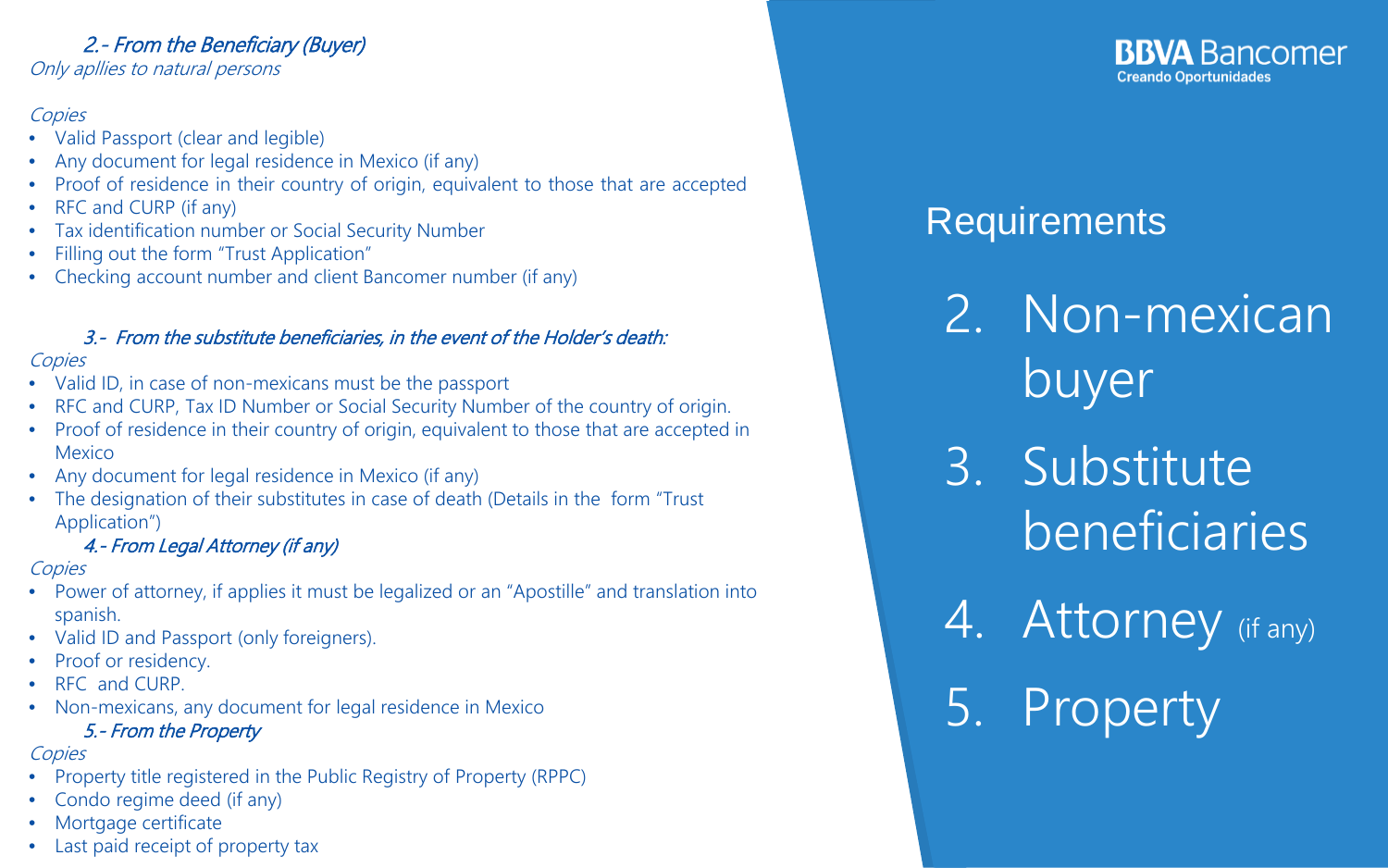

### We have presence all around Mexico

For more information please contact us